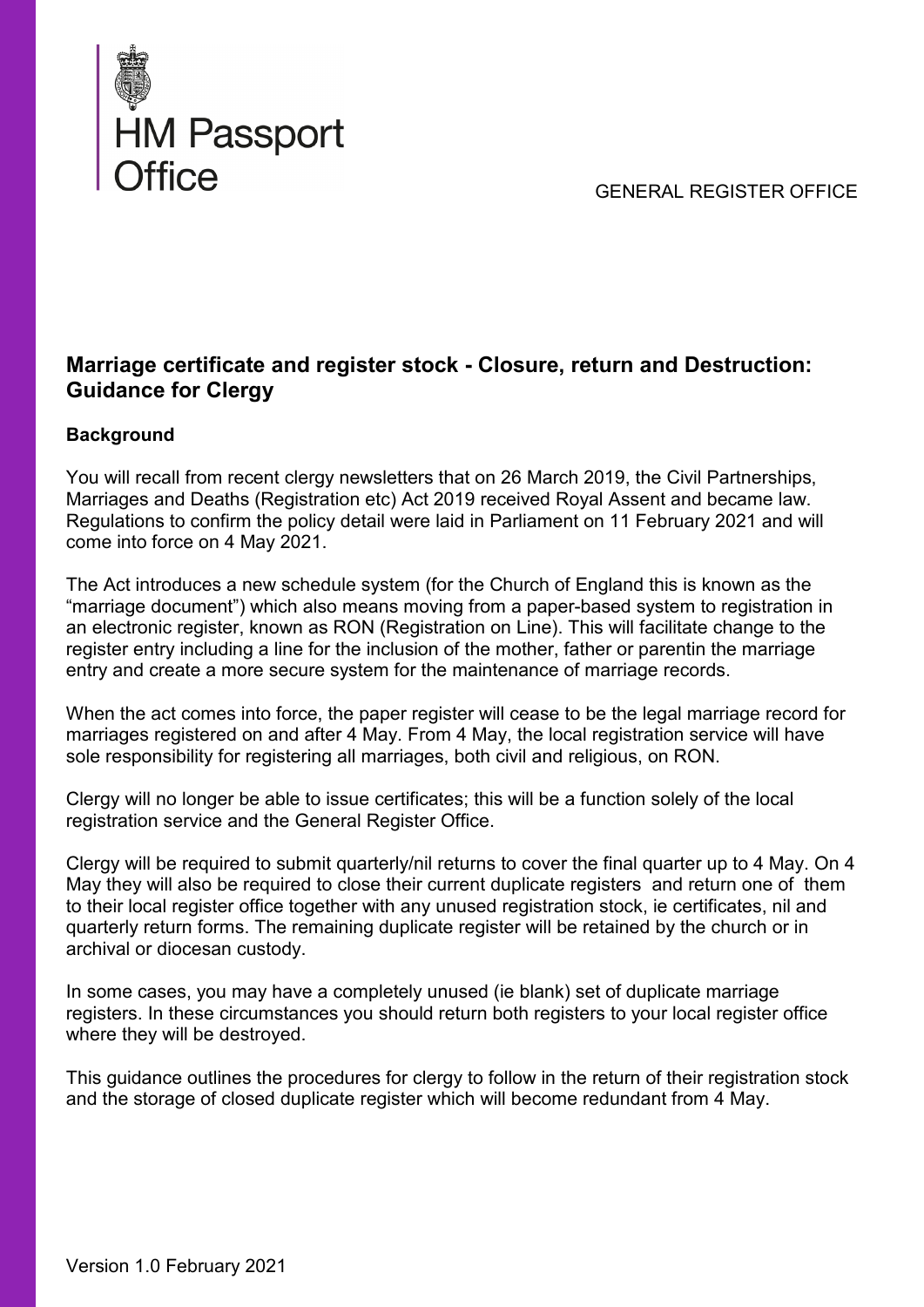#### **Quarterly Returns**

In advance of closing your duplicate marriage registers you should ensure that any outstanding quarterly returns either from closed registers or from the current open register have been sent to your local register office. In order to ensure timely payments for the last quarterly returns you will need to submit the last quarter as soon as practicably possible. However, due to current COVID restrictions, your local office may be working differently so you should contact them to agree how these returns should be submitted.

Once quarterly returns are received and checked by the registration service they will arrange payment in the usual manner.

### **Closing the current register**

Your local register office will have supplied you with labels stating the following:-

"Due to the introduction of the Civil Partnerships, Marriages and Deaths (Registration etc) Act on 4 May 2021, this marriage register book has been closed."

On 4 May in the page immediately after the last completed entry in your current duplicate marriage registers you should draw a diagonal line in registration ink through every unused entry and then stick the label on the front of both of the open duplicate registers. See example below.

|                                                                |         | Marriage solemnized at |       |                | in the parish of              |             |          |            |
|----------------------------------------------------------------|---------|------------------------|-------|----------------|-------------------------------|-------------|----------|------------|
| in the                                                         |         |                        |       |                |                               |             |          |            |
| Columns:-                                                      | 1       | $\overline{2}$         | 3     | $\overline{4}$ | 5                             | 6           | 7        | 8          |
| No.                                                            | When    | Name                   | Age   | Condition      | Rank or                       | Residence   | Father's | Rank or    |
|                                                                | married | and                    |       |                | profession                    | at the time | pame and | profession |
|                                                                |         | surname                |       |                |                               | of          | surname  | of father  |
|                                                                |         |                        |       |                |                               | marriage    |          |            |
|                                                                |         |                        |       |                |                               |             |          |            |
|                                                                |         |                        | years |                |                               |             |          |            |
|                                                                |         |                        |       |                |                               |             |          |            |
|                                                                |         |                        |       |                |                               |             |          |            |
|                                                                |         |                        | years |                |                               |             |          |            |
|                                                                |         |                        |       |                |                               |             |          |            |
|                                                                |         |                        |       |                |                               |             |          |            |
|                                                                |         |                        |       |                |                               |             |          |            |
| Married in the<br>according to the rites and ceremonies of the |         |                        |       |                |                               |             |          |            |
| after                                                          |         |                        |       | by me,         |                               |             |          |            |
| This marriage<br>was solemnized<br>between us,                 |         |                        |       |                | in the presence of {<br>of us |             |          |            |
|                                                                |         |                        |       |                |                               |             |          |            |